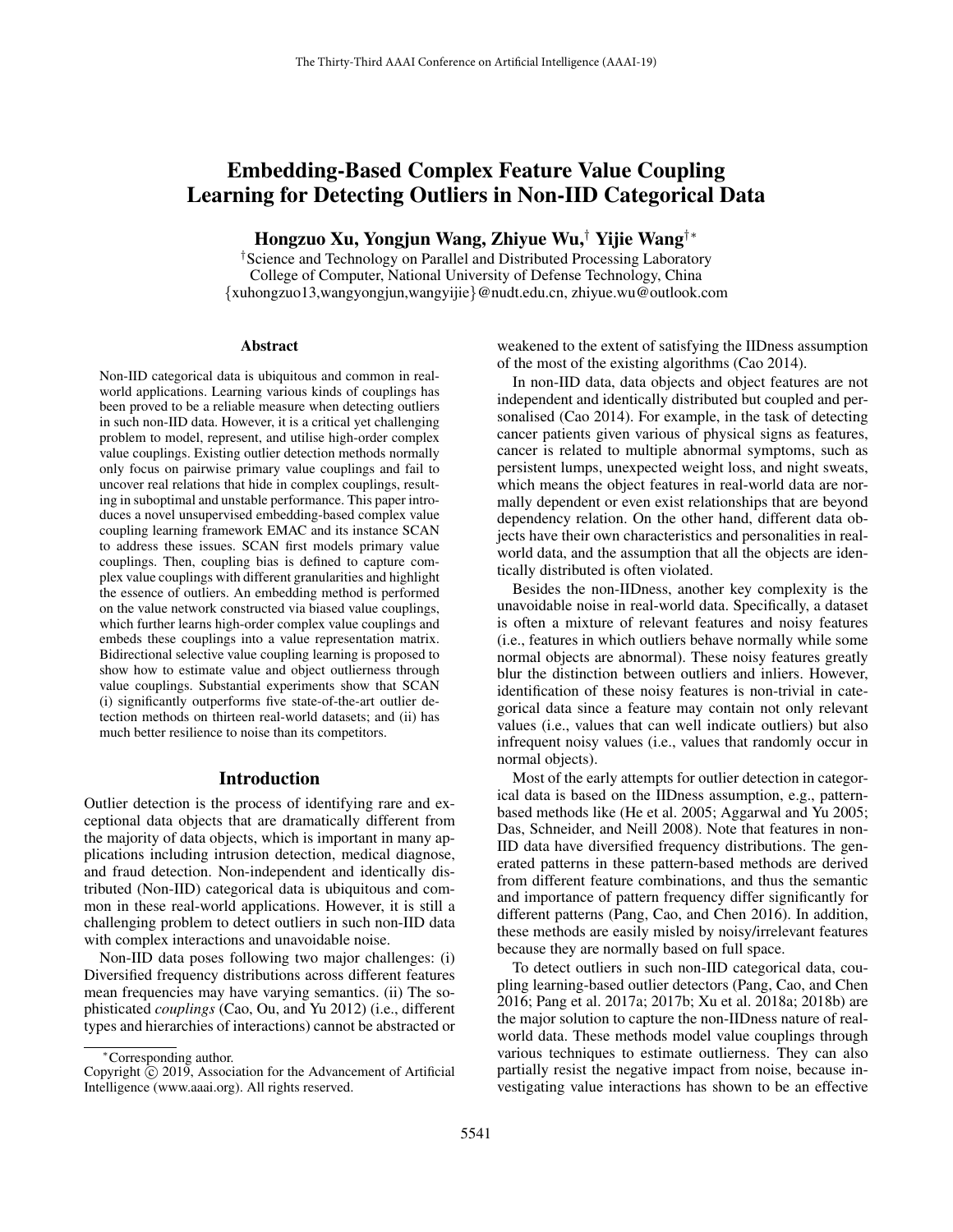and reliable measure to distinguish relevant values and noisy values (Xu et al. 2018a). Nevertheless, these methods only successfully model pairwise primary value couplings and fail to uncover real relations that hide in high-order complex couplings. Therefore, they may perform ineffectively in complex non-IID data. It is still an extraordinarily challenging problem to model, represent, and utilise high-order complex couplings.

This paper also focuses on the coupling learning to handle non-IID categorical data. Non-IID data is often embedded with complex relationships (Zhou, Sun, and Li 2009; Cao 2014). Especially in the scenario of outlier detection, outliers often demonstrates outlierness through multiple behaviours (feature values), and thus these outlying behaviours are not independent but tend to be concurrent (Pang et al. 2017a; Xu et al. 2018a). Mining these homophily outlyingto-outlying value couplings is significant to discover outliers. However, real relations sometimes can only be discovered via high-order complex couplings. Note that we choose to investigate the most fine-grained value couplings rather than the couplings between data objects or features. It is because high-level couplings (couplings between objects and features) can be regarded as the integration of value couplings. In this paper, we wield an embedding method to learn and embed high-order complex value couplings into a value representation matrix. The challenging problem is how to drive the embedding method on categorical data, and meanwhile consider the essence of outliers. We construct a biased value coupling-based value network and employ a network embedding method to tackle this problem. Different kinds of relationships of the values in the network, which are originally represented by edges, structure characteristics, or other high-order topological measures of network, can be captured and encoded in the embedding vectors.

Based on the above basic concepts, a novel unsupervised Embedding-based coMplex vAlue Coupling learning framework (EMAC for short) is proposed for detecting outliers in non-IID categorical data. We use the EMAC framework to illustrate our insight of using embedding method to learn high-order complex value couplings. The specific implementation for each component of the framework can be replaced by different techniques.

EMAC framework is further instantiated to a method that learns complex value couplings by employing an extended Skip-gram architecture (i.e., *node2vec* (Grover and Leskovec 2016)) on a biased value Coupling-based vAlue Network (SCAN for short). SCAN is a specific implementation of EMAC framework. Specifically, SCAN models primary direct value couplings via Ochiai coefficient and conditional probability, and obtains indirect value couplings by employing cosine similarity. Value coupling bias is defined to capture value couplings with different granularities and take the essence of outliers into consideration. *node2vec* is performed on the biased value coupling-based value network to obtain the value representation matrix embedded with high-order complex value couplings. After getting reliable value couplings, we further propose value subspace-based Bidirectional Selective Value Coupling (BSVC) learning to evaluate value and object outlierness, which can effectively alleviate the interference from noise.

Accordingly, the main contributions of this paper are:

- We introduce a novel framework EMAC that employs value representation matrix to embed high-order complex value couplings, which provides a reliable insight for outlier detection in non-IID categorical data.
- EMAC is further instantiated to SCAN. SCAN provides a specific implementation to practically tackle the problem of how to model and represent complex value couplings. In addition, SCAN further introduces how to utilise complex value couplings to evaluate outlierness by proposing BSVC learning.

Substantial experiments show that SCAN (i) significantly outperforms five state-of-the-art methods on thirteen realworld datasets; (ii) has better resilience to noise than its competitors; and (iii) performs stably w.r.t. its parameters.

## Related Work

Traditional outlier detection algorithms are normally based on IIDness assumption and identify outliers in original data space, e.g., (He et al. 2005; He, Deng, and Xu 2005; Aggarwal and Yu 2005; Das, Schneider, and Neill 2008; Akoglu et al. 2012; Wu and Wang 2013). They may fail to obtain effective performance in widespread real-world non-IID data. In addition, the results of these methods are often considerably biased by noisy/irrelevant features which distort the data by masking outliers as normal objects.

In order to handle noisy data, feature subspace-based methods, e.g., (Lazarevic and Kumar 2005; Keller, Müller, and Bohm 2012; Liu, Ting, and Zhou 2012; Sathe and Aggarwal 2016), are popularly proposed because outliers are usually embedded in locally relevant subspaces (Aggarwal 2017). However, a feature may contain not only relevant values but also noisy values. Comparing with value subspacebased methods, these coarse-grained methods fail to differentiate between relevant values and noisy values of the same feature, i.e., they may omit informative relevant values or mix noisy values when removing or retaining an entire feature (Xu et al. 2018a).

Non-IID learning has aroused increasing attention in recent years, e.g., (Cao 2014; Cao and Yu 2016; Chen et al. 2016; Cinbis, Verbeek, and Schmid 2016; Jian et al. 2018; Zhu et al. 2018; Zhao et al. 2018). Coupling-based methods are the major solution when detecting outliers in the non-IID categorical data. The method CBRW (Pang, Cao, and Chen 2016) models intra- and inter-feature value couplings to evaluate value outlierness. However, its performance can be greatly downgraded by the overwhelming noise because it is based on data full space. Feature selection-based method HOUR (Pang et al. 2017a) that employs a wrapper approach to iteratively optimise feature selection and outlier scoring is proposed to resist the negative impact from noisy features, whereas it is also hard for HOUR to differentiate between relevant values and noisy values of the same feature. To solve this problem, value subspace-based methods POP (Pang et al. 2017b), WOD (Xu et al. 2018b), and RHAC (Xu et al. 2018a) are proposed. POP (Pang et al. 2017b)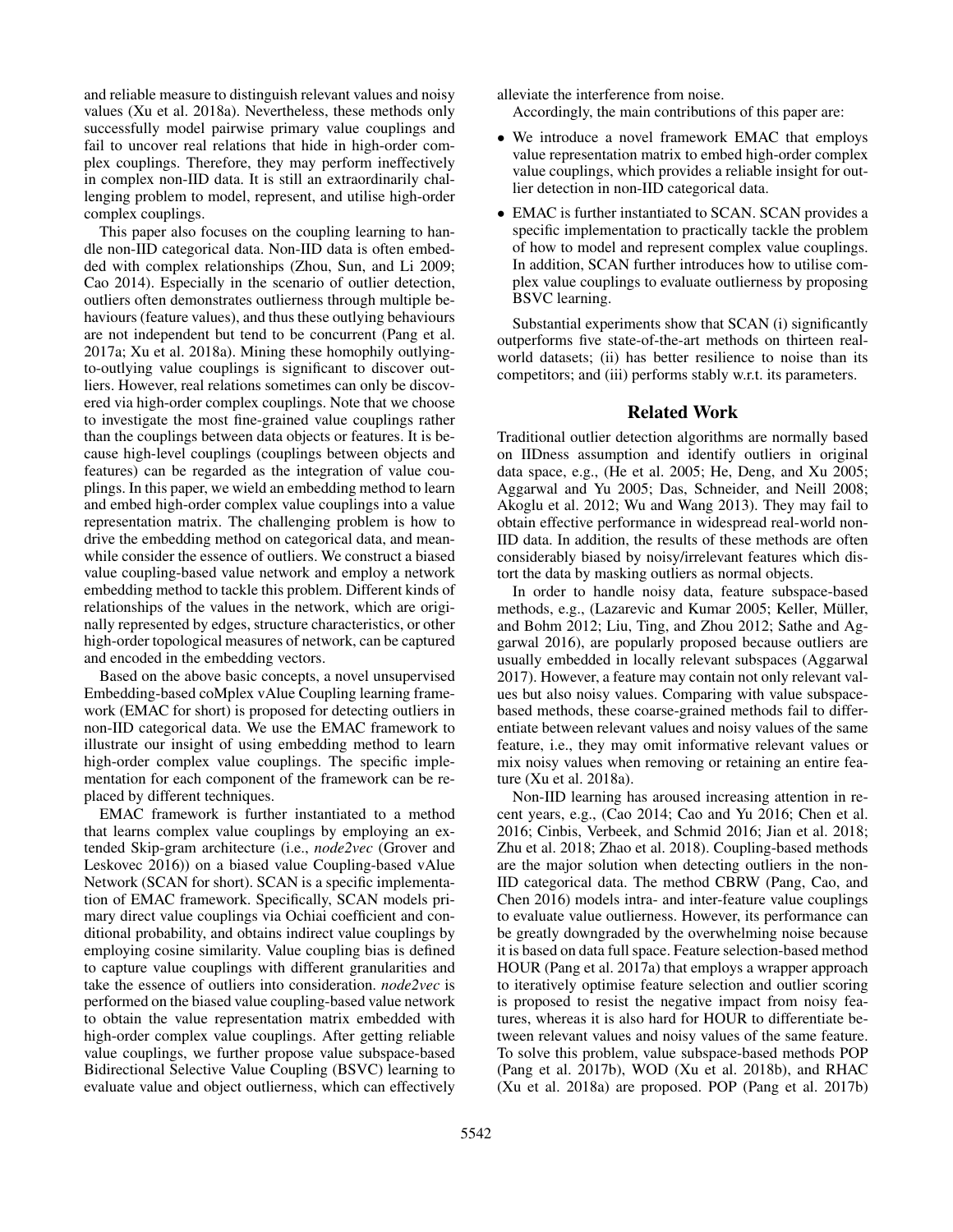iteratively performs value selection and value scoring attempting to jointly optimise these two phases. WOD (Xu et al. 2018b) combines value clustering and weighted value coupling learning to evaluate value outlierness. RHAC (Xu et al. 2018a) introduces hierarchical value couplings. They can avoid the aforementioned disaster for feature subspacebased methods. Nevertheless, these existing coupling-based methods only model pairwise value couplings and may fail to capture real relations that hide in high-order complex value couplings. Thus, they may obtain suboptimal and unstable performance when they handle complex non-IID data.

## EMAC for Learning Complex Value Couplings to Detect Outliers

The EMAC framework aims to generate a representation matrix embedded with complex and reliable value couplings for detecting outliers in non-IID categorical data. Let  $\mathcal{X} =$  ${x_1, x_2, \cdots, x_N}$  be N data objects described by D categorical features  $\mathcal{F} = \{f_1, f_2, \cdots, f_D\}$ .  $v_f^{\mathbf{x}}$  is the feature value of object  $x$  in feature  $f$ . The full set of feature values is the union of the distinct value domains from all the features, i.e.,  $V = \bigcup_{f \in \mathcal{F}} V_f$ , where  $V_f$  is the value domain of feature f and  $V_f \cap V_{f'} = \emptyset, \forall f \neq f'$ . Let  $h : V \to \mathbb{R}^r$ be the mapping function from values to numerical feature representations that we aim to learn for subsequent object outlierness evaluating. Here  $r$  is a parameter specifying the number of dimensions of value representation matrix.

In non-IID categorical data that exhibits abundant interactions between data objects, object features, and feature values, exploring couplings is necessary and unavoidable in different learning problems (Cao 2014). Especially, in outlier detection task, outliers often behaved abnormally through multiple outlying values, i.e., outlying values are concurrent and have strong interactions rather than independent (Pang et al. 2017a; Xu et al. 2018a). Thus, modeling reliable value relationships can facilitate the detecting of abnormal values. However, real value relationships sometimes can only be revealed through high-order complex value couplings.

It is a very challenging task to learn, represent, and utilise complex value couplings. Primary value couplings like conditional probability, mutual information, and various kinds of similarity measures can only evaluate pairwise value interactions but fail to capture high-order value couplings (e.g., deep transitive relation). Harnessing the power of embedding method, we propose EMAC framework to learn and represent high-order complex value couplings through newly generated numerical features for each value.

As shown in Figure 1, EMAC framework first learns primary value couplings to construct direct value coupling matrix  $\mathbf M$  and indirect value coupling matrix  $\mathbf M'$ . Based on the pairwise primary value couplings, EMAC further employs the embedding method to obtain high-order complex value couplings through the value representation matrix  $N_v$ . Distance notions like Euclidean distance can be utilised on the matrix  $N_v$ . We expect to obtain an effective value representation matrix  $N_v$  that can well separate outlying values from others. Object outlierness can be subsequently measured based on matrix  $N_v$ .

We propose EMAC framework to exhibit our insight of embedding high-order complex value couplings into value representation matrix. EMAC demonstrates good generalisability because multiple methods can be utilised to specify its components. EMAC also has potential applications to other machine learning tasks, e.g., data object representation. We introduce an instance of EMAC in the following section and verify its performance by empirical analysis.



Figure 1: The EMAC Framework.

## An EMAC Instance: SCAN

SCAN instantiates EMAC framework by specifying primary value coupling learning through Ochiai coefficient and conditional probability and specifying complex value coupling learning by defining value coupling bias and employing an extended Skip-gram architecture designed for network, i.e., *node2vec* (Grover and Leskovec 2016). We propose bidirectional selective value coupling learning to evaluate value outlierness and further measure object outlierness.

#### Learning Primary Value Couplings

SCAN learns primary value couplings from two aspects, i.e., direct and indirect couplings. Ochiai coefficient and conditional probability are popularly-used methods to measure pairwise direct value couplings in categorical data (Pang et al. 2017b; Xu et al. 2018a; 2018b). Ochiai coefficient-based matrix and conditional probability-based matrix  $M_1, M_2 \in$  $\mathbb{R}^{|\mathcal{V}| \times |\mathcal{V}|}$ , are defined as follows.

$$
\mathbf{M}_1(u,v) = \frac{P(u,v)}{\sqrt{P(u) \times P(v)}}, u, v \in \mathcal{V},
$$
 (1)

$$
\mathbf{M}_2(u,v) = \frac{P(u,v)}{P(u)}, u, v \in \mathcal{V},\tag{2}
$$

where  $P(v)$  is the marginal probability of value v, i.e.,  $P(v) = |\{x \in \mathcal{X} | v_f^x = v\}|/N$ , and  $P(u, v)$  is the joint probability of value u and v, i.e.,  $P(u, v) = |\{x \in \mathcal{X} | v_{f_u}^x =$  $u \cap v_{f_v}^{\mathbf{x}} = v \} | / N.$ 

On the other hand, indirect value coupling matrix  $M' \in$  $\mathbb{R}^{|\mathcal{V}| \times |\mathcal{V}|}$  is calculated by the cosine similarity between conditional probability vectors.

$$
\mathbf{M}'(u,v) = \frac{\mathbf{M}_2(u,\cdot) \cdot \mathbf{M}_2(v,\cdot)}{\|\mathbf{M}_2(u,\cdot)\| \|\mathbf{M}_2(v,\cdot)\|}, u, v \in \mathcal{V}, \quad (3)
$$

where  $M_2(v, \cdot)$  denotes row vector of value v in matrix  $M_2$ , and  $\|\cdot\|$  is  $\ell_2$ -Norm.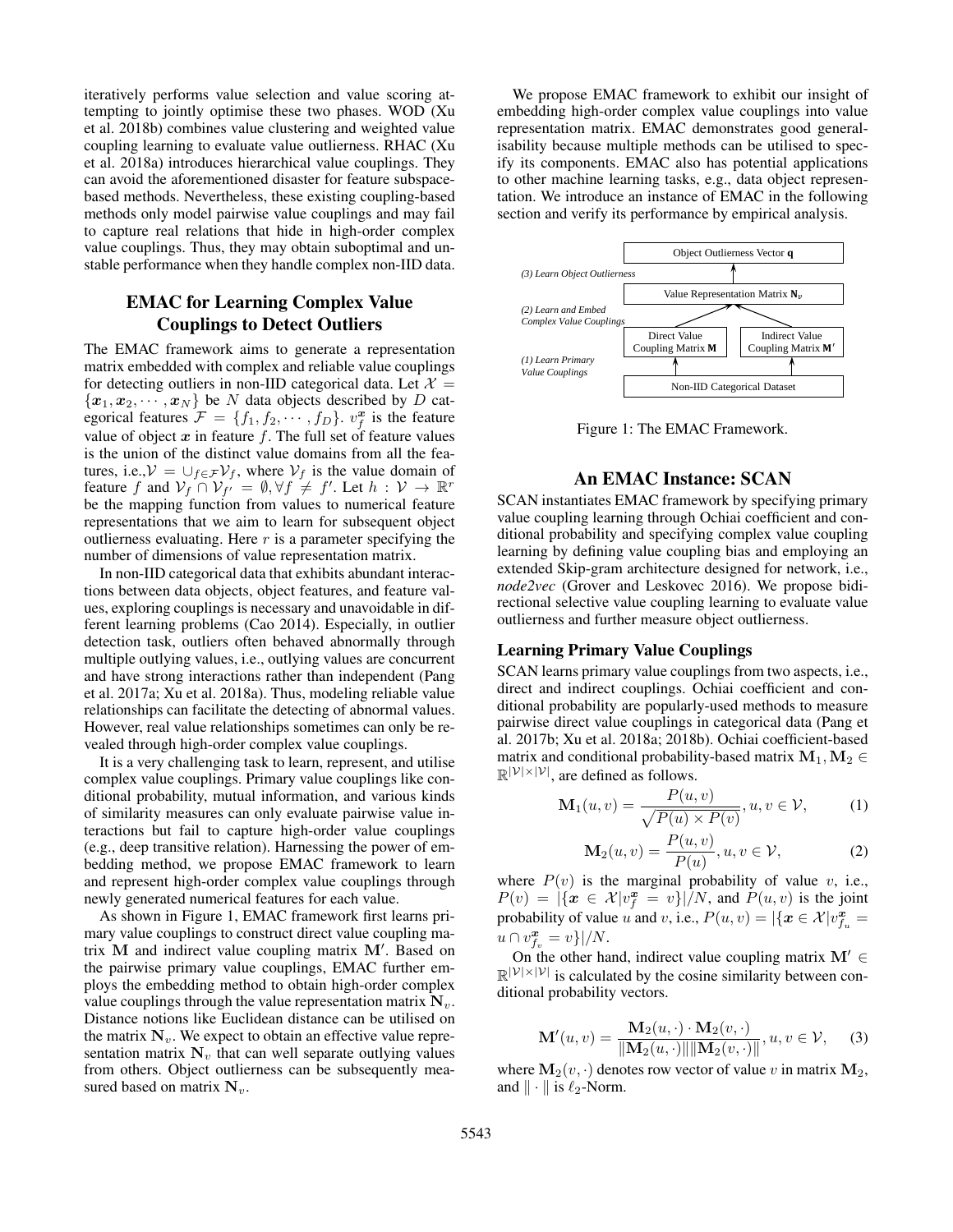#### Learning Complex Value Couplings

In complex value coupling learning, we first calculate value coupling bias to enhance the capability of SCAN to better focus on outliers. Value coupling bias can enlarge the gap between outlying-to-outlying value couplings and others, which further facilitates complex value coupling learning to capture outlying values. Subsequently, a network embedding method is performed on the value network constructed by biased value couplings to represent each value by a newly generated numerical feature vector.

Value coupling bias is calculated via the integration of value clustering results and initial value outlierness. We use statistic results of clustering to acquire complex value couplings with different granularities which can demonstrate different semantics and well reflect the data characteristics. Initial value outlierness is scored through the bidirectional value coupling (BSVC)-based function.

Spectral clustering is performed on matrix  $M_2$  with setting different cluster number k, i.e.,  $\mathbf{D}_k = SC(\mathbf{M}_2, k)$ , where  $\mathbf{D}_k \in \mathbb{R}^{|\mathcal{V}| \times |\mathcal{V}|}$ ,  $\mathbf{D}_k(u, v) = 1$  if value u and v are grouped into same cluster, and  $\mathbf{D}_k(u, v) = 0$  if they are separated. In spectral clustering, we use default RBF kernel to obtain affinity matrix and apply discretisation to assign labels. Instead of setting a fixed value of  $k$ , we increase  $k$ from initial value 2 and stop increasing when appearing a cluster with only one member. Note that the dynamic setting of cluster number can capture different granularities of value couplings. Matrix  $\mathbf{D} \in \mathbb{R}^{|\mathcal{V}| \times |\mathcal{V}|}$  is calculated based on the clustering results.

$$
\mathbf{D} = \frac{1}{k_{max} - 1} \sum_{i=2}^{k_{max}} \mathbf{D}_i,
$$
 (4)

where  $k_{max}$  is the cluster number when appearing a onemember cluster. Spectral clustering is chosen since it is efficient and is useful in hard non-convex clustering problems.

We first define BSVC-based value outlierness scoring function, and then introduce how to use it to calculate initial value outlierness.

Definition 1 (BSVC-based Value Scoring). *BSVC-based value outlierness scoring function*  $\phi(\mathbf{C}, \mathcal{S}_o, \mathcal{S}_n, \alpha)$  *is defined to get value outlierness vector*  $\eta \in \mathbb{R}^{|\mathcal{V}|}$ .

$$
\eta = \phi(\mathbf{C}, S_o, S_n, \alpha) = \frac{1}{2\alpha |\mathcal{V}|} \bigg( \sum_{v \in S_o} \mathbf{C}(v, \cdot) + \Big( \mathbf{e} - \sum_{v \in S_n} \mathbf{C}(v, \cdot) \Big) \bigg),\tag{5}
$$

where  $S_o$  and  $S_n$  are value subsets containing outlying val*ues and normal values with size*  $\alpha |V|$ ,  $C \in \mathbb{R}^{|\mathcal{V}| \times |\mathcal{V}|}$  *is a value coupling matrix, and*  $\mathbf{e} = \sum_{i=1}^{\mathcal{|V|}} e_i$  *is all-ones vector.* 

In order to get initial value outlierness vector  $\eta_0$  through function  $\phi$ , we rank values by rough value scoring function  $\delta$  to obtain value subset  $S_o^{\delta}$  and  $S_n^{\delta}$ , i.e,  $\delta(v)$  =  $P(m)-P(v)$  $\frac{m-P(v)}{P(m)}$ , where m is the mode value of the same feature of v. Symmetric direct value coupling matrix  $M_1$  is employed as input matrix C.  $\alpha$  is set as a parameter of SCAN. Thus, initial value outlierness vector is obtained as  $\eta_0 = \phi(\mathbf{M}_1, \mathcal{S}_o^{\delta}, \mathcal{S}_n^{\delta}, \alpha).$ 

After getting clustering statistics matrix and value outlierness vector, we generate a non-zero value coupling bias matrix  $\mathbf{B} \in \mathbb{R}^{|\mathcal{V}| \times |\mathcal{V}|}$  as follows.

$$
\mathbf{B}(u,v) = (1 + \frac{\eta_0(u) + \eta_0(v)}{2}) \times (1 + \mathbf{D}(u,v)), u, v \in \mathcal{V}.
$$
\n(6)

SCAN constructs an undirected weighted value network  $G = \langle V, E \rangle$  to further learn complex value couplings through network embedding. Each node in network is a feature value and edge weight represents the biased value couplings. The adjacency matrix of the network  $\mathbf{A} \in \mathbb{R}^{|\mathcal{V}| \times |\mathcal{V}|}$ is defined as follows.

$$
\mathbf{A} = \mathbf{M}_1 \circ \mathbf{M}' \circ \mathbf{B},\tag{7}
$$

where ∘ denotes entrywise product.

Various embedding methods are powerful to represent different kinds of data. In this scenario, network embedding can be employed to embed high-order complex value couplings into value representation matrix. Different kinds of relationships among the values in network  $G$ , which are originally represented by edges or other high-order topological measures of network, are captured by the distances between values in the newly generated vector space. The topological and structural characteristics of a value can also be encoded into its embedding vector. *node2vec* is performed on value network  $G$  to represent each value with a  $r$ -dimensional vector, i.e., generate a value representation matrix  $N_v \in \mathbb{R}^{|\mathcal{V}| \times r}$ . Note that *node2vec* effectively preserves community structure as well as high-order proximity between nodes. Thus, it can yield value couplings between any two different values, i.e., the problem of capturing couplings of values from the same feature can also be addressed.

#### Evaluating Value and Object Outlierness

After getting value representation matrix  $N_v$ , we propose Bidirectional Selective Value Coupling (BSVC) learning to evaluate value outlierness, which is shown in Figure 2. Final value outlierness vector  $\eta^*$  is subsequently used to obtain object outlier scores. BSVC learning iteratively performs BSVC-based value outlierness scoring and ranking-based value selection until finding a stationary value rank, and a stationary value outlierness vector is finally generated.



Figure 2: BSVC Learning to Evaluate Value Outlierness

The input value subsets  $\mathcal{S}_o^{\eta_0}$  and  $\mathcal{S}_n^{\eta_0}$  are the top  $\alpha$  and bottom  $\alpha$  values of the value rank sorted by initial value outlierness  $\eta_0$ . A value similarity matrix  $\mathbf{M}_c \in \mathbb{R}^{|\mathcal{V}| \times |\mathcal{V}|}$  calculated from matrix  $\mathbf{N}_v$ , i.e.,  $\mathbf{M}_c(u, v) = \frac{\mathbf{N}_v(u, \cdot) \cdot \mathbf{N}_v(v, \cdot)}{\|\mathbf{N}_v(u, \cdot)\| \|\mathbf{N}_v(v, \cdot)\|}, u, v \in$ V, is set as the input coupling matrix of function  $\phi$ . BSVC learning is denoted as  $\eta^* = \Phi(\mathbf{M}_c, \mathcal{S}_o^{\eta_0}, \mathcal{S}_n^{\eta_0}, \alpha)$ .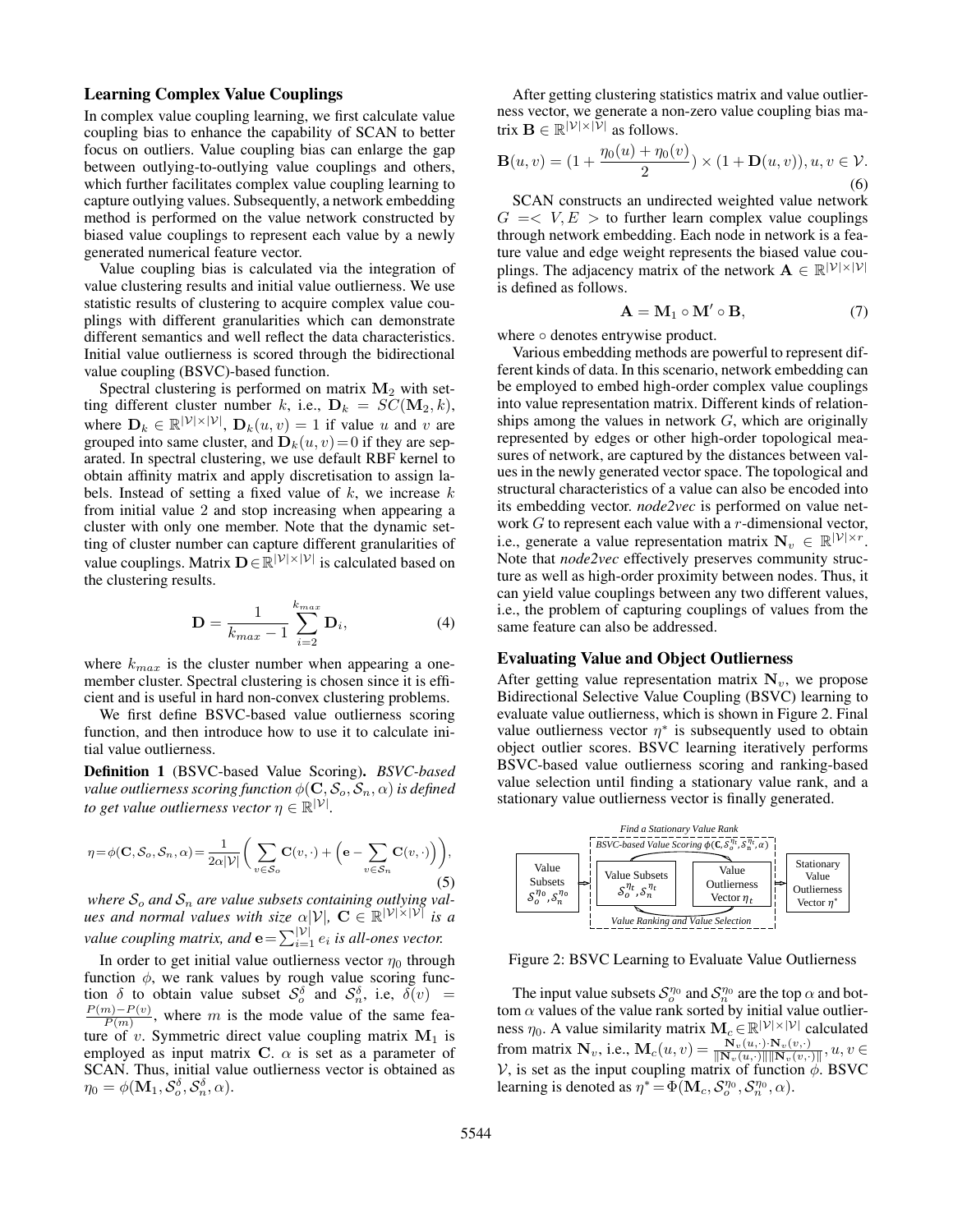Note that BSVC learning is an optimisation of Selective Value Coupling learning framework (SelectVC) proposed in (Pang et al. 2017b). They are different in that: (i) BSVC learning evaluates value outlierness through value couplings from not only outlying values but normal values, while SelectVC only considers couplings from outlying values. (ii) BSVC learning stops iteration until the whole value rank is stationary, while SelectVC stops learning when the topranked outlying values being not changed. Thus, BSVC learning has fewer iteration times and severer convergence criterion to yield more precise value outlierness estimation.

After evaluating value outlierness, data object outlier score can be calculated through the summation of value outlierness, i.e.,  $\tau(\boldsymbol{x}) = \sum_{f \in \mathcal{F}} \eta^*(v_f^{\boldsymbol{x}}), \, \boldsymbol{x} \in \mathcal{X}.$ 

#### The Algorithm of SCAN

Algorithm 1 presents the procedure of SCAN. The input of SCAN is a set of data objects  $X$ , subset size factor  $\alpha$ , and representation dimensionality r. Step 1 learns direct and indirect primary value couplings. Steps 2-8 are performed to obtain value coupling bias matrix B. *node2vec* is processed on network G on Step 10 to generate value representation matrix  $N_v$ . Final value outlierness vector  $\eta^*$  and object outlierness vector  $\tau$  are calculated through Steps 11-13. An object outlierness rank  $R$  is finally returned in Step 15.

Algorithm 1 *SCAN*

**Input:**  $\mathcal{X}$  - data objects,  $\alpha$  - subset size factor,  $r$  - representation dimensionality **Output:**  $R$  - outlier rank 1: Generate  $M_1$ ,  $M_2$ , and  $M'$  using Equation (1)(2)(3) 2: repeat 3:  $\mathbf{D}_k = SC(\mathbf{M}_2, k)$ 4:  $k = k + 1$ 5: until Appear a cluster with only one member 6:  $\mathbf{D} \leftarrow \frac{1}{n} \sum_{i=2}^{n} \mathbf{D}_i$ 7:  $\eta_0 \leftarrow \phi(\mathbf{M}_1, \mathcal{S}_o^{\delta}, \mathcal{S}_n^{\delta}, \alpha)$ 8:  $\mathbf{B}(u, v) \leftarrow (1 + \frac{\eta_0(u) + \eta_0(v)}{2}) \times (1 + \mathbf{D}(u, v)), u, v \in V$ 9: Construct value network G as  $A \leftarrow M_1 \circ M' \circ B$ 10: Run *node2vec* on G to obtain matrix  $\mathbf{N}_v \in \mathbb{R}^{|\mathcal{V}| \times r}$ 11:  $\mathbf{M}_c(u, v) \leftarrow \frac{\mathbf{N}_v(u, \cdot) \cdot \mathbf{N}_v(v, \cdot)}{\|\mathbf{N}_v(u, \cdot)\| \|\mathbf{N}_v(v, \cdot)\|}, u, v \in \mathcal{V}$ 12:  $\eta^* \leftarrow \Phi(\mathbf{M}_c, \mathcal{S}_o^{\eta_0}, \mathcal{S}_n^{\eta_0}, \alpha)$ 13:  $\tau(\boldsymbol{x}) \leftarrow \sum_{f \in \mathcal{F}} \eta^*(v_f^{\boldsymbol{x}}), \boldsymbol{x} \in \mathcal{X}$ 14:  $R \leftarrow$  Sort  $\mathcal{X}$  w.r.t.  $\tau$  in descending order 15: return  $R$ 

Step 1 requires one scanning over the data objects, which has  $O(|\mathcal{X}||\mathcal{V}|^2)$ . Clustering process incurs the complexity of  $O(k_{max}|\mathcal{V}|)$  in Steps 2-5. Constructing value network has  $O(|\mathcal{V}||\mathcal{V}|)$ . The time complexity of *node2vec* is  $O(|\mathcal{V}|r)$ . Steps 11-12 takes  $O(|V||V|)$ . The object scoring and sorting take  $O(|\mathcal{X}||\mathcal{V}|)$  in Steps 13-14. Approximately, SCAN has linear time complexity w.r.t. number of data objects and is quadratic w.r.t. the number of features.

## Experiments and Evaluation

#### **Datasets**

Thirteen publicly available real-world datasets are used, which cover diverse domains. Nine of these datasets are transformed from highly imbalanced data, where the smallest class is treated as outliers and the rest of classes or the largest class is normal. For the other four datasets, *Ada* and *MG* are transformed from balanced data by randomly sampling a small subset of the smallest class as outliers and keeping the largest class as normal class (imbalanced rate is controlled as 2%). The performance of these downsampled datasets is taken average over 10 times sampling; *StM* and *StP* are derived from a survey of math and Portuguese language courses in secondary school (Cortez and Silva 2008). In these two datasets, students with course grade less than 10 are treated as outliers, while students with course grade greater than 40 are normal objects (Xu et al. 2018a).

## Performance Evaluation Methods

All the outlier detection methods in our experiments finally produce an object rank. Top-ranked data objects are the most likely outliers. Following (Pang et al. 2018b; Campos et al. 2016; Zimek et al. 2013), the quality of rank is evaluated by the area under ROC curve (AUC). AUC inherently takes the class-imbalance nature into consideration, making it comparable across different datasets in outlier detection (Campos et al. 2016). Higher AUC indicates better performance. The AUC would be around 0.5 given a random rank. We also employ the *Wilcoxon* signed rank test to examine the significance of AUC performance of SCAN against its competitors.

Following (Pang et al. 2017b; Jian et al. 2018; Xu et al. 2018a), three *data indicators*, i.e., average Mutual Information  $(MI)$ , maximum feature efficiency  $(mfe)$  and average value relevance  $(avr)$ , are defined to quantitatively measure the inherent characteristics of datasets, which are correlated with the performance of the outlier detectors.

MI is the average mutual information of all the features in a dataset. Mutual information measures how much knowing a feature reduces uncertainty about the other, which can be used to partially assess the non-IIDness of a dataset. Small MI indicates that the features demonstrate diversified information. mfe and avr are two indicators to measure the difficulties of a dataset. mfe is a feature-level indicator which is reported as the maximum AUC result of using frequency histogram of each feature to detect outliers. avr is a valuelevel indicator to evaluate the value correlation with outlier class label. All the values are sorted in descending order w.r.t. their conditional probability with outliers and the average conditional probability of top 20% values is calculated as avr . A dataset with low mfe and avr indicates that the dataset is very difficult.

#### Experiment Environment

All the experiments are executed at a 3.6GHz Desktop PC with 32GB memory. SCAN is implemented in Python. The source code of its competitors is obtained from their authors.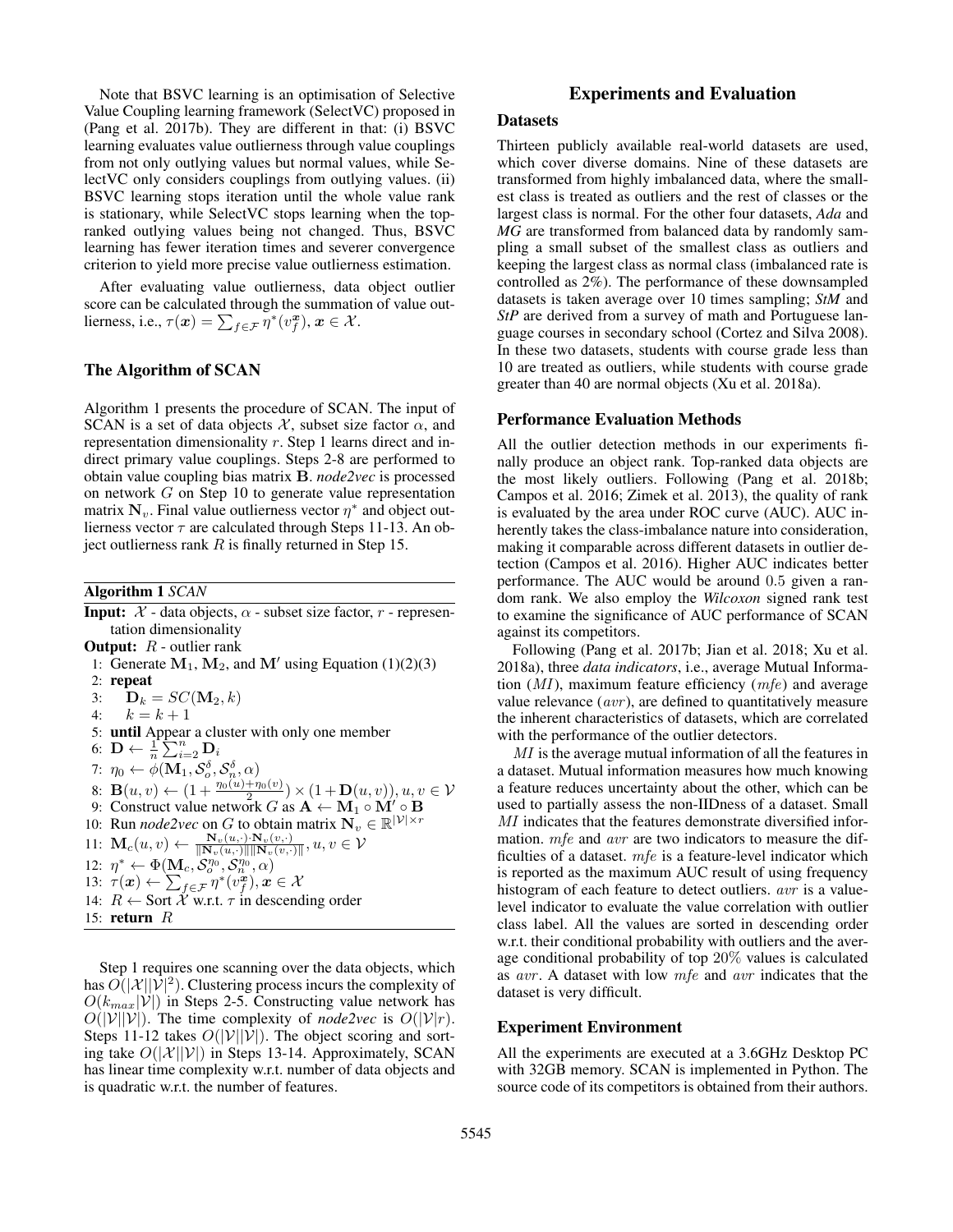|  |                                                                                                     |  |  |  |  |  | Table 1: A Summary of Datasets Used, Data Indicator Quantization Results and AUC Performance of SCAN and its Five |  |  |  |
|--|-----------------------------------------------------------------------------------------------------|--|--|--|--|--|-------------------------------------------------------------------------------------------------------------------|--|--|--|
|  | Competitors. Data is ranked by indicator $MI$ . The best performance for each dataset is boldfaced. |  |  |  |  |  |                                                                                                                   |  |  |  |

|                           | <b>Data Infomation</b> |                          |     |                          |        | <b>Data Indicators</b> |         | <b>Outlier Detectors</b>       |             |             |            |        |         |  |  |
|---------------------------|------------------------|--------------------------|-----|--------------------------|--------|------------------------|---------|--------------------------------|-------------|-------------|------------|--------|---------|--|--|
| Data                      | Abbr.                  | $\overline{\mathcal{F}}$ | ועי | $\overline{\mathcal{O}}$ | MI     | mfe                    | avr     | <b>SCAN</b>                    | <b>HOUR</b> | <b>CBRW</b> | <b>POP</b> | LeSiNN | iForest |  |  |
| SylvaP                    | Syl                    | 87                       | 174 | 457                      | 0.0018 | 0.7889                 | 0.3182  | $\overline{0.9885} \pm 0.0036$ | 0.9721      | 0.9689      | 0.7635     | 0.9557 | 0.8748  |  |  |
| Celeba                    | Cele                   | 39                       | 78  | 202599                   | 0.0182 | 0.7961                 | 0.0888  | $0.9005 \pm 0.0066$            | 0.8879      | 0.8462      | 0.8968     | 0.7777 | 0.7015  |  |  |
| <b>Student Portuguese</b> | StP                    | 30                       | 124 | 457                      | 0.0246 | 0.8248                 | 0.0829  | $0.9406 + 0.0160$              | 0.8405      | 0.8151      | 0.9167     | 0.8849 | 0.8532  |  |  |
| Caltech16                 | Cal                    | 253                      | 506 | 829                      | 0.0299 | 0.9780                 | 0.3980  | $0.9952 + 0.0006$              | 0.9933      | 0.9925      | 0.9928     | 0.9903 | 0.9705  |  |  |
| Solar                     | Sol                    | 12                       | 42  | 1066                     | 0.0353 | 0.8221                 | 0.2688  | $0.8852 + 0.0087$              | 0.5324      | 0.8812      | 0.8527     | 0.8534 | 0.8403  |  |  |
| <b>Student Math</b>       | <b>StM</b>             | 30                       | 127 | 242                      | 0.0397 | 0.6824                 | 0.1522  | $0.7358 \pm 0.0363$            | 0.6072      | 0.4996      | 0.6584     | 0.5834 | 0.5980  |  |  |
| <b>BreastC</b>            | <b>BrC</b>             | 9                        | 41  | 286                      | 0.0678 | 0.6545                 | 0.6138  | $0.7292 \pm 0.0077$            | 0.6867      | 0.6064      | 0.4726     | 0.6741 | 0.6440  |  |  |
| aYahoo                    | aY                     | 33                       | 66  | 450                      | 0.1055 | 0.9673                 | 1.0000  | $0.9993 \pm 0.0001$            | 0.9678      | 0.9988      | 0.9988     | 0.9890 | 0.9902  |  |  |
| Seismic                   | Sei                    | 10                       | 73  | 2584                     | 0.1146 | 0.7470                 | 0.4148  | $0.7532 \pm 0.0022$            | 0.7479      | 0.7350      | 0.7297     | 0.7272 | 0.7238  |  |  |
| mammographic              | МG                     | 4                        | 19  | 568                      | 0.1316 | 0.8021                 | 0.3899  | $0.8857 \pm 0.0037$            | 0.8785      | 0.8667      | 0.8489     | 0.7366 | 0.7387  |  |  |
| adaP                      | Ada                    | 9                        | 112 | 3773                     | 0.1888 | 0.6119                 | 0.3330  | $0.7298 \pm 0.0604$            | 0.6055      | 0.5879      | 0.4089     | 0.4793 | 0.4992  |  |  |
| Credit                    | Cre                    | 9                        | 77  | 30000                    | 0.3045 | 0.6969                 | 0.7852  | $0.7092 \pm 0.0090$            | 0.7202      | 0.5804      | 0.4109     | 0.6717 | 0.6396  |  |  |
| <b>BreastW</b>            | <b>BrW</b>             | 9                        | 89  | 683                      | 0.4829 | 0.9358                 | 1.0000  | $0.9939 \pm 0.0001$            | 0.9898      | 0.9918      | 0.9907     | 0.9851 | 0.9754  |  |  |
|                           |                        |                          |     |                          |        |                        | Average | $\overline{0.8651 \pm 0.0119}$ | 0.8023      | 0.7977      | 0.7647     | 0.7930 | 0.7730  |  |  |
|                           |                        |                          |     |                          |        |                        | p-value |                                | 0.0024      | 0.0002      | 0.0002     | 0.0002 | 0.0002  |  |  |

HOUR, CBRW, and POP are in JAVA. iForest and LeSiNN are in MATLAB.<sup>1</sup>

#### Effectiveness of SCAN in Real-world Data

Experiment Settings. SCAN is compared with five stateof-the-art outlier detection methods, i.e., HOUR (Pang et al. 2017a), CBRW (Pang, Cao, and Chen 2016), POP (Pang et al. 2017b), LeSiNN (Pang, Ting, and Albrecht 2015), and iForest (Liu, Ting, and Zhou 2012) on the thirteen real-world datasets to examine its effectiveness<sup>2</sup>. SCAN uses  $\alpha = 0.15$ and  $r = 128$  by default. Its contenders use recommended parameter settings. HOUR, CBRW, and POP are closely related methods. They also model feature value couplings to detect outliers in categorical data, and they are chosen to examine the significance of complex value coupling learning of SCAN. LeSiNN is based on least similar nearest neighbours, and iForest is a feature subspace-based method. Note that both of them work on numerical data. We use one-hot transformation method to convert categorical features to binary features to allow them to process on the same datasets (Xu et al. 2018a; Campos et al. 2016). SCAN, LeSiNN and iForest are non-deterministic methods (i.e., their performance may have slight difference between two runs), hence we report the average AUC result over 10 independent runs.

## Findings: SCAN Significantly Outperforming Five Stateof-the-art Outlier Detectors. The AUC performance of

SCAN and its five competitors is reported in Table 1. The standard deviation of SCAN is also reported. Our method SCAN achieves the best performance on twelve datasets and significantly outperforms its five contenders at the 99% confidence level. Averagely, our method obtains 8%, 8%, 13%, 9%, and 12% AUC improvement over HOUR, CBRW, POP, LeSiNN, and iForest, respectively.

The superiority of SCAN is mainly because it successfully model, represent and utilise high-order complex value couplings to better capture the non-IIDness nature of data, which substantially improves its performance on the datasets with low MI, e.g., *StP* and *StM*. Note that other three coupling-based methods HOUR, CBRW and POP may obtain comparably good performance with SCAN and outperforms LesiNN and iForest on some datasets, e.g., *Cele* and *MG*. However, their performance is suboptimal and unstable because they only focus on the pairwise primary value couplings and fails to capture reliable value relationships that hide in high-order complex value couplings. In particular, SCAN impressively obtains over 66%, 47% and 54% AUC improvement over HOUR, CBRW and POP on *Solar*, *StM* and *BrC*, respectively. It is interesting that all the outlier detectors can perform very well on datasets *Syl*, *Cal*, *aY*, and *BrW*. This may be due to high mfe and/or avr of these datasets, i.e., they have at least one highly relevant feature and/or a small group of values that can well indicate outliers. On the contrary, it is very challenging for outlier detectors to obtain good performance on datasets with low mfe and/or avr , e.g., *Sei* and *Ada*. Nevertheless, SCAN also exhibits its superiority compared with existing methods on these complex datasets.

#### Resilience of SCAN to Noise

Experiment Settings. Following (Zimek, Schubert, and Kriegel 2012; Pang et al. 2018a), we generate a group of synthetic data (90 normal data objects and 10 outliers described by 20 features) to examine the resilience of SCAN to datasets with different level of noise. Relevant features are binary. They contain a normal value with frequency 90 and a relevant value with frequency 10 that has fixed conditional

<sup>&</sup>lt;sup>1</sup>Our experiments show that POP runs comparably fast than LeSiNN and iForest, and runs one to two orders of magnitude faster than CBRW and HOUR. Thus, We reimplement POP in Python and compare the efficiency of SCAN and POP. Our method SCAN runs approximately one to two orders of magnitude slower than POP. Due to space limitations, the detailed efficiency results are omitted.

<sup>2</sup>Two classical outlier detection algorithms, i.e., CompreX (Akoglu et al. 2012) and LSA (He, Deng, and Xu 2005), are also performed. The results show that SCAN significantly outperform them at the 95% confidence level. Also, the empirical results in (Pang, Cao, and Chen 2016; Pang et al. 2017a) show that CBRW and HOUR significantly outperforms them. Therefore, we focus on the comparison with latest and closely-related outlier detectors.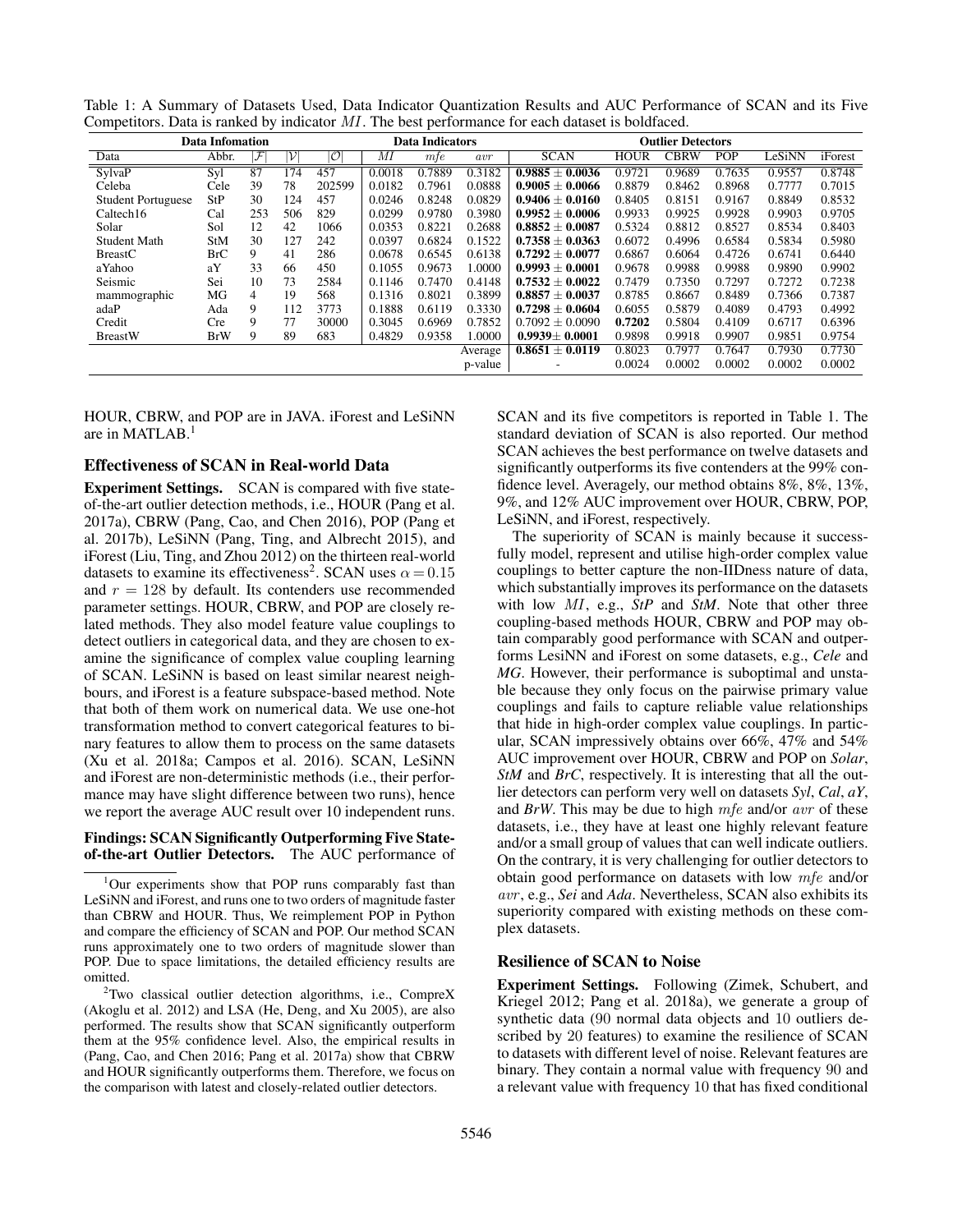probability with outliers (0.5 is set in the experiments). All the data objects obey Gaussian distributions in other irrelevant features. Equal width discretisation is employed to convert these numerical features to categorical features. All the six outlier detectors are examined on the datasets with different percentage of relevant features. In order to have more reliable results, we generate 10 datasets for each noise level and the average AUC over them is reported.



Figure 3: AUC Performance of SCAN and its Competitors on Datasets with Different Percentage of Relevant Features.

Findings: SCAN has Good Resilience to Noise. The AUC performance of SCAN and its five competitors on the synthetic datasets are shown in Figure 3. The AUC results of SCAN are very close to 1 when the percentage of relevant features is more than 40%. All the outlier detectors cannot obtain effective results when the datasets contain less than 20% relevant features, i.e., their AUC performance is around 0.5. Therefore, we focus on the noisy datasets with 20%- 40% relevant features. SCAN performs consistently better than HOUR, CBRW, POP, LeSiNN, and iForest on these datasets, which further validates the effectiveness of modeling complex value couplings to alleviate the interference from noise. Note that HOUR is specially designed for noisy data, it gradually exhibits its superiority with the increasing of percentage of relevant features, and obtains comparably good result with SCAN on dataset with 40% relevant features. However, it performs very poorly on the datasets with overwhelming noise level. The performance of CBRW and POP are considerably downgraded by the noise, since CBRW is a full space-based method and POP only models pairwise value couplings through conditional probability. It is interesting that LeSiNN and iForest can obtain quite good performance on these datasets. It is may because LeSiNN and iForest are based on subsampling, and they are less sensitive to noise. However, they are still markedly outperformed by SCAN.

#### Sensitivity Test

Experiment Settings: We examine the sensitivity of SCAN w.r.t. its parameters r and  $\alpha$  on all the datasets.

Findings: SCAN Performing Stably w.r.t. its Parameters. The AUC results and standard deviation (SD) of SCAN with varying  $\alpha$  and r are reported in Figure 4. SCAN shows stable performance on all the datasets. Here we selectively demonstrate the AUC performance w.r.t.  $\alpha$  and r on five datasets, i.e., *Stp*, *Cele*, *Sol*, *aY*, and *BrW*, due to the space limits.

Note that the parameters can be tuned based on the specific prior knowledge when the SCAN is applied in different domains. Parameter  $\alpha$  is related to multiple factors, e.g., the outlier proportion, noise rate, and the number of outlying values contained per outlier (Pang et al. 2017b).  $2\alpha |\mathcal{V}|$  is the subspace size that is used in the value outlierness evaluation of SCAN. Too large  $\alpha$  normally makes value subspace lose its meaning. As for Parameter  $r$ , it partially determines the efficiency of SCAN. In general,  $\alpha = 0.15$  and  $r = 128$  are recommended in practice.



Figure 4: Sensitivity Test Results of SCAN w.r.t.  $\alpha$  and r.

## **Conclusions**

This paper introduces EMAC framework to propose an insight of using embedding method to learn complex value couplings for detecting outliers in non-IID categorical data. We further propose SCAN as an instance of EMAC. SCAN first models primary value couplings, and then defines coupling bias to capture complex couplings with different granularities. High-order complex value couplings can be further learnt and embedded in the value representation matrix by performing the network embedding method on the biased value coupling-based value network. In addition, a value subspace-based value outlierness evaluation method (i.e., BSVC learning) is proposed to show how to utilise obtained value couplings to detect outliers. Our extensive experiments show that SCAN significantly outperforms five state-of-theart outlier detectors on thirteen real-world datasets, and has much better resilience to datasets with different level of noise. Besides, SCAN performs stably w.r.t. its parameters. In future, in order to practically use SCAN to detect outliers in multi-source data, we plan to implement SCAN in distributed system JointCloud (Wang, Shi, and Zhang 2017).

## Acknowledgements

This work is supported by the National Key Research and Development Program of China (2016YFB1000101), and by the National Natural Science Foundation of China (No.61472439 and No.61379052).

#### References

Aggarwal, C., and Yu, S. 2005. An effective and efficient algorithm for high-dimensional outlier detection. *The VLDB Journal* 14(2):211–221.